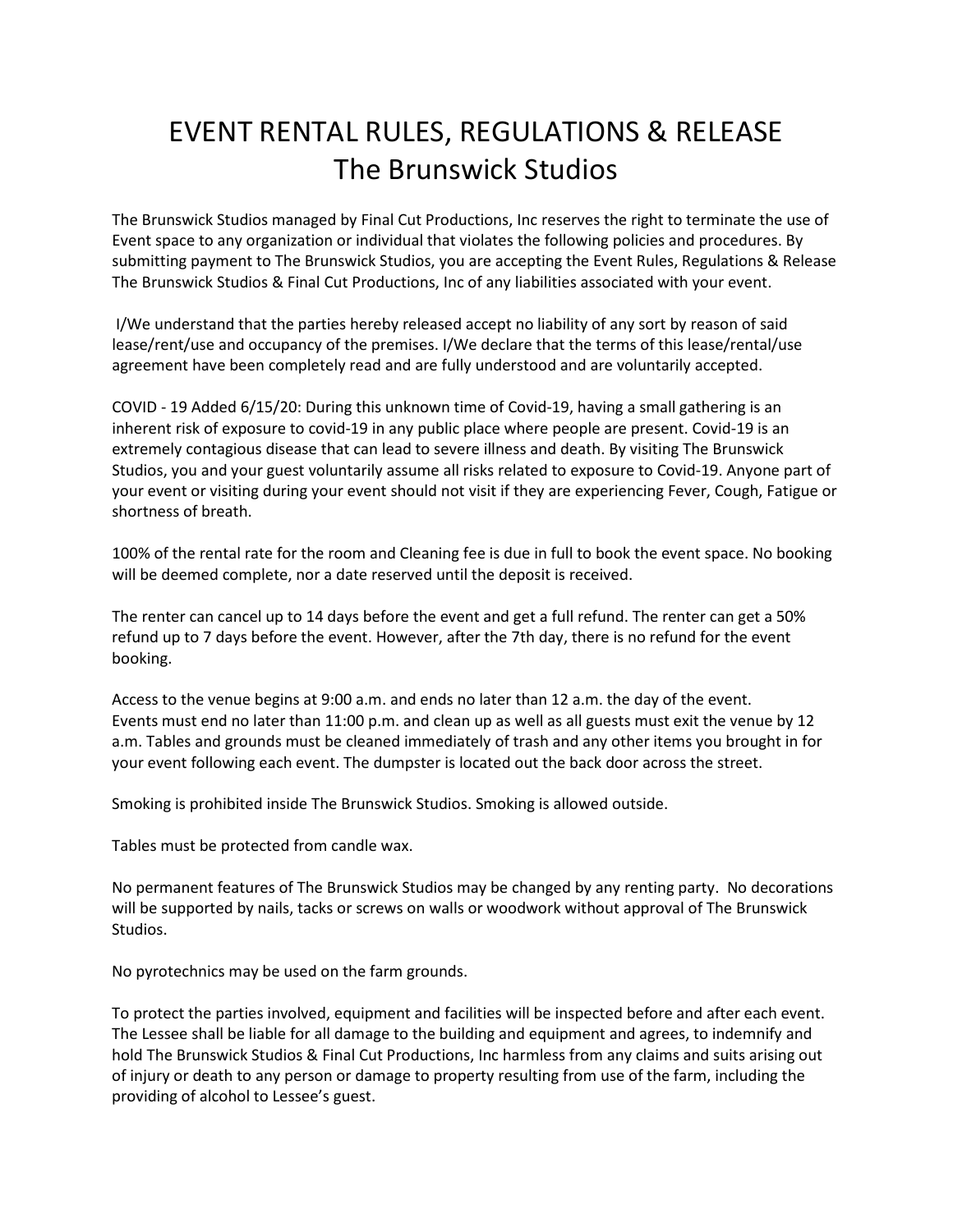Lessee shall assume full responsibility for the character, acts, and conduct of all persons admitted to the farm grounds during the term of the rental contract. If a violation occurs and is not immediately corrected The Brunswick Studios will terminate the event and no refund will be provided. **Should any rules be violated, items or venue property be damaged, charges for each violation/damage will be billed to Lessee/Renter**.

The Brunswick Studios must approve the location used for bands, caterers, BBQs, etc. Children must be always supervised while they are on at The Brunswick Studios.

No one is allowed upstairs or on the stairs.

The Brunswick Studios shall not be used for any unlawful activity or any activity, which may be disruptive, divisive, unlawful or demeaning to the community.

The use of The Brunswick Studios shall be restricted to purposes, which offer community benefits and family events. Community events shall include concerts, banquets, arts & crafts shows, antique shows, product demonstrations, business meetings, training classes, seminars, and others deemed appropriate. Family events shall include wedding receptions, birthday celebrations, anniversary celebrations, weddings & baby showers, family reunions, class reunions, and others deemed appropriate.

The Brunswick Studios reserves the right to refuse rental of the event space to any person, group or organization that has in the past, violated or has shown a disregard for persons or property or who in the opinion of the Lessor did not conduct themselves in a peaceable and appropriate manner.

Pets are not allowed in the building unless they are documented services animals (no emotional support animals)

## Food & Alcohol

The only alcoholic beverages permitted at The Brunswick Studios (including the parking lot) are supplied by the Renter or caterer and only served by caterers or vendors with proper insurance and licenses. No sale of alcohol is permitted.

If food is to be served, the name of the caterer will be provided to The Brunswick Studios at least one week prior to the event. Renters may bring in any food or non-alcoholic drinks themselves if caterers are not desired.

The specific use of the event space, beverages and items to be served must be approved by The Brunswick Studios.

The renter is responsible for all actions of the caterer and should inform the caterer of rules and regulations concerning the use of the farm grounds.

We reserve the right to ask guests to leave or to stop being served alcohol if they are being destructive or disorderly.

Anyone requesting permission to serve alcohol will be required to use servers. The company providing the servers must submit proof of liquor liability insurance. Alcohol is never to be served to anyone under the age of 21. It is also your responsibility to ensure that no one leaves in a condition that could be considered to be under the influence or feeling the effects of alcohol.